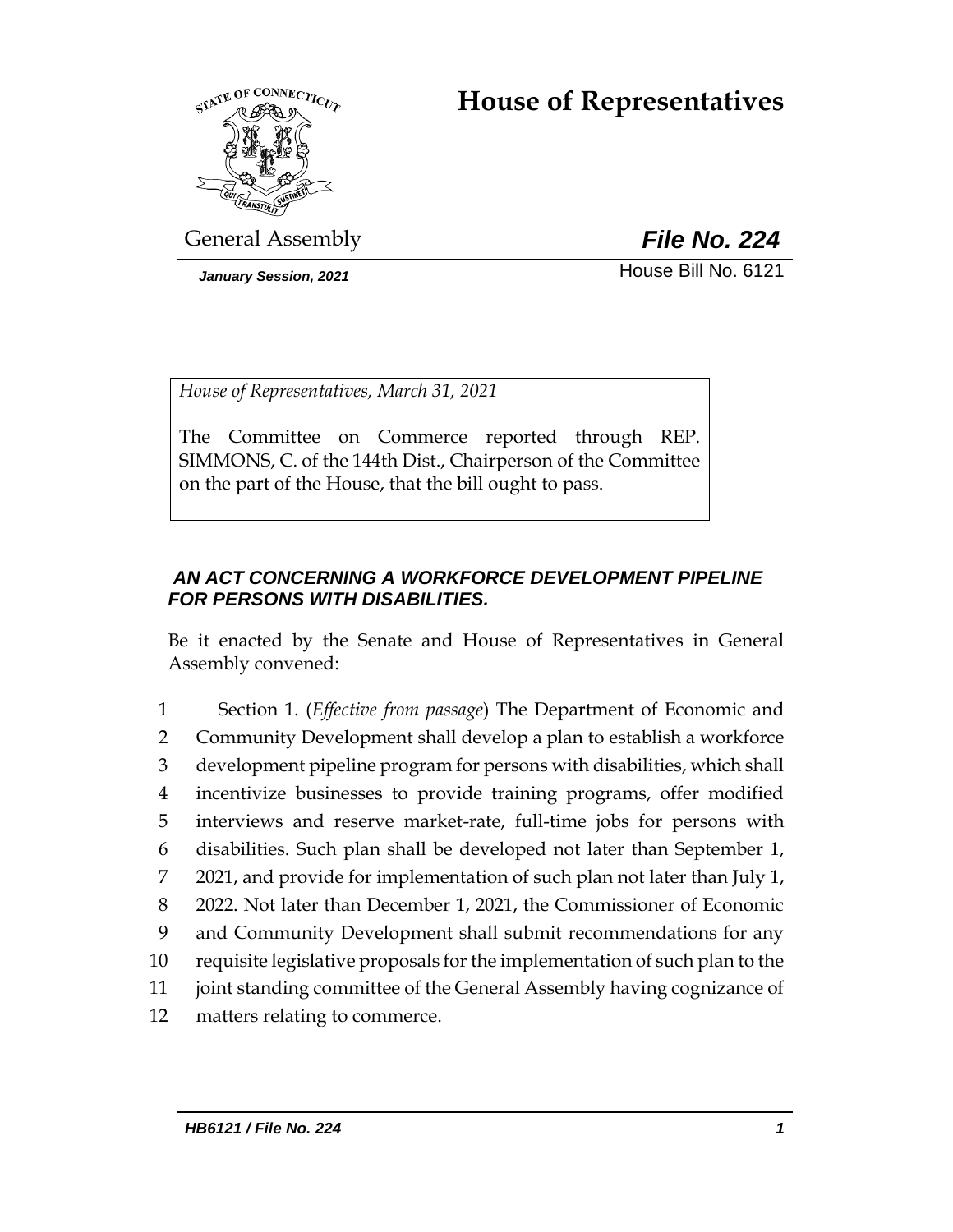This act shall take effect as follows and shall amend the following sections:

| $\mathcal{C}_{\alpha}$ | $S \cap \mathcal{O} \cap \mathcal{O}$ | rtion. |
|------------------------|---------------------------------------|--------|
|                        |                                       |        |

*CE Joint Favorable*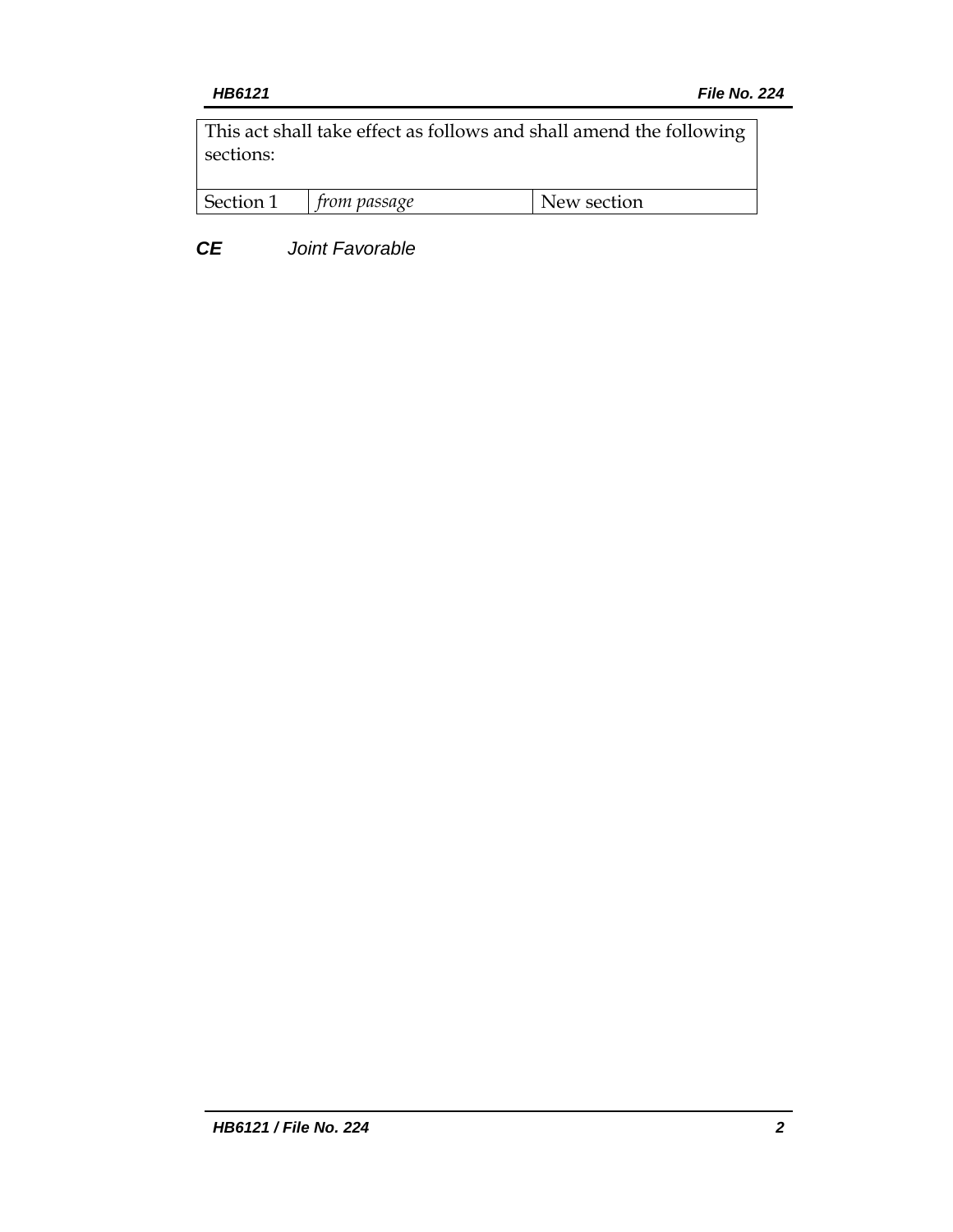*The following Fiscal Impact Statement and Bill Analysis are prepared for the benefit of the members of the General Assembly, solely for purposes of information, summarization and explanation and do not represent the intent of the General Assembly or either chamber thereof for any purpose. In general, fiscal impacts are based upon a variety of informational sources, including the analyst's professional knowledge. Whenever applicable, agency data is consulted as part of the analysis, however final products do not necessarily reflect an assessment from any specific department.*

# *OFA Fiscal Note*

*State Impact:* None

*Municipal Impact:* None

#### *Explanation*

It is anticipated that the Department of Economic and Community Development can carry out the planning required by the bill without requiring additional resources.

*The Out Years*

*State Impact:* None

*Municipal Impact:* None